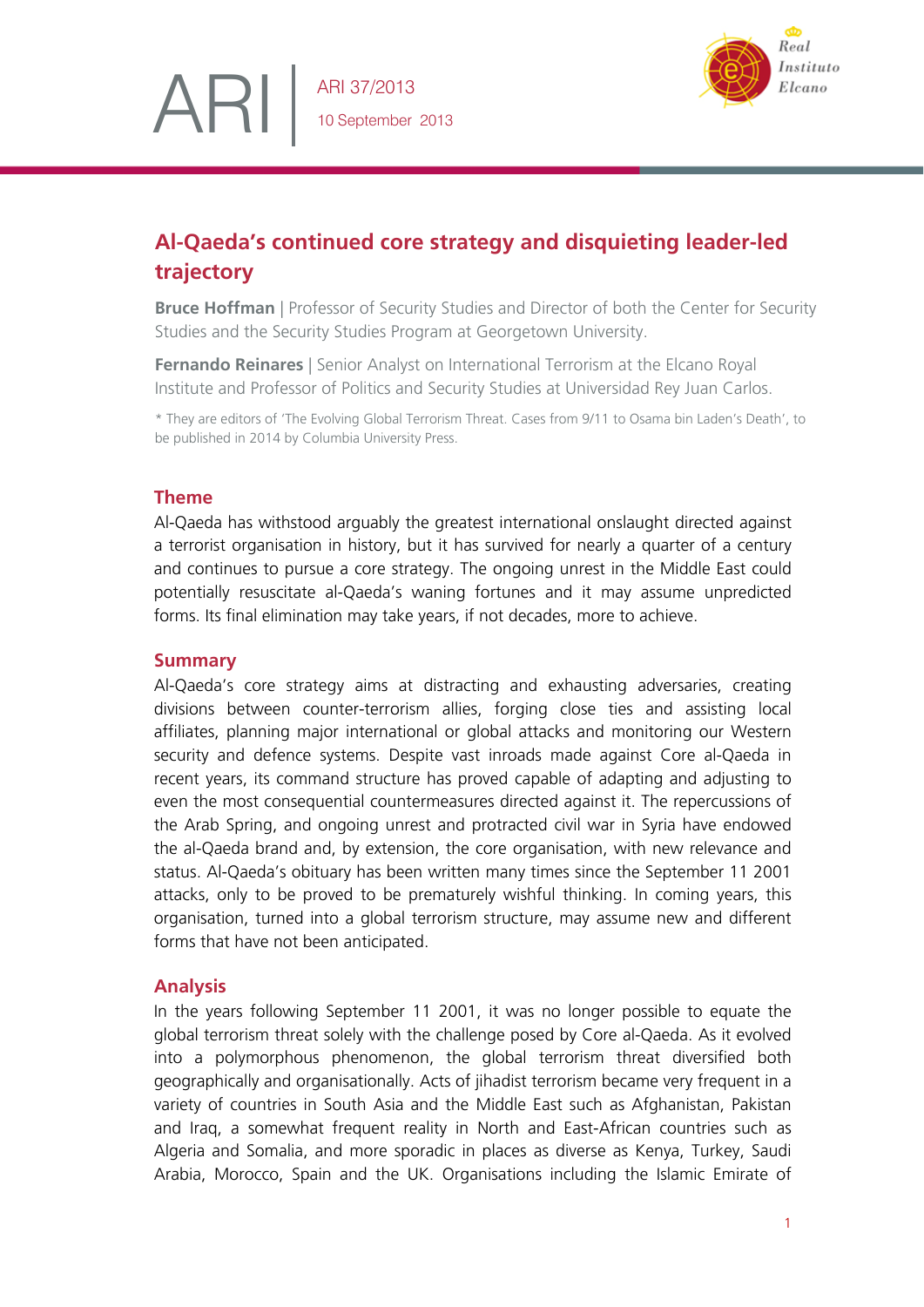Afghanistan (IEA), TTP and AQI have presented the most serious and sustained threats in the countries in which they operated, often in alliance with other terrorist or insurgent groups active in those same operational venues.

At the same time, though, it is clear that even as al-Qaeda evolved into a different organisational entity than existed on September 11, it continued to pursue a core strategy that embraced six key –core– elements.

#### *Key elements of al-Qaeda's continued strategy*

First, al-Qaeda sought to overwhelm, distract and exhaust its adversaries, especially at a time of growing global economic travail. Al-Qaeda asserts that its ultimate victory will not be achieved militarily, with the use of physical weapons and arms, but rather by undermining the economies of its opponents, exhausting their finances and wearing out their militaries. The notion of this strategy of attrition has been tightly woven into the al-Qaeda narrative. In a bin Laden videotape message, released just days before the US presidential election in 2004, he claimed credit for having spent the comparatively modest sum of half a million dollars to implement the September 11 attacks. By comparison, bin Laden argued, the US had had to spend trillions of dollars on domestic security arrangements and foreign military expeditions. He therefore claimed credit for America's economic travails and the fiscal developments that led to the fall of the US financial juggernaut. Such assertions were of course completely divorced from reality. However, propaganda does not have to be true to be believed, it just has to be effectively communicated so that it is believed. Al-Qaeda's message in this respect acquired greater resonance than ever in light of the US and the West's very real and continuing economic troubles.

Secondly, throughout this period al-Qaeda actively sought to create, foster and encourage fissures and divisions within the global alliance arrayed against it. This accounted for its focus on either encouraging or itself mounting attacks within the territory of close US allies in Western Europe, such as the UK, Spain, the Netherlands and Germany, for instance. This entailed the selective targeting of coalition partners in the American-led war on terrorism both in the actual theatres of these operations (eg, attacks directed specifically against perceived 'weaker' NATO partners committed to the International Security Assistance Force in Afghanistan such as the British, Canadian, Dutch, German and Italian contingents) and at home –through attacks on mass transit and other 'soft' targets in the national capitals and major cities of European countries allied with the US (eg, the 2004 Madrid and 2005 London bombings and the terrorist plots with links back to Pakistan foiled in 2007 in Germany and in 2008 in Spain).

Third, al-Qaeda continued to prosecute local campaigns of subversion and destabilisation where failed or failing states provided new opportunities for the movement to extend its reach and consolidate its presence and/or forge close relations with local jihadist organisations. Countries and regions such as Afghanistan, Pakistan, Somalia and other areas of East Africa, North Africa and, especially, Yemen fell within this category.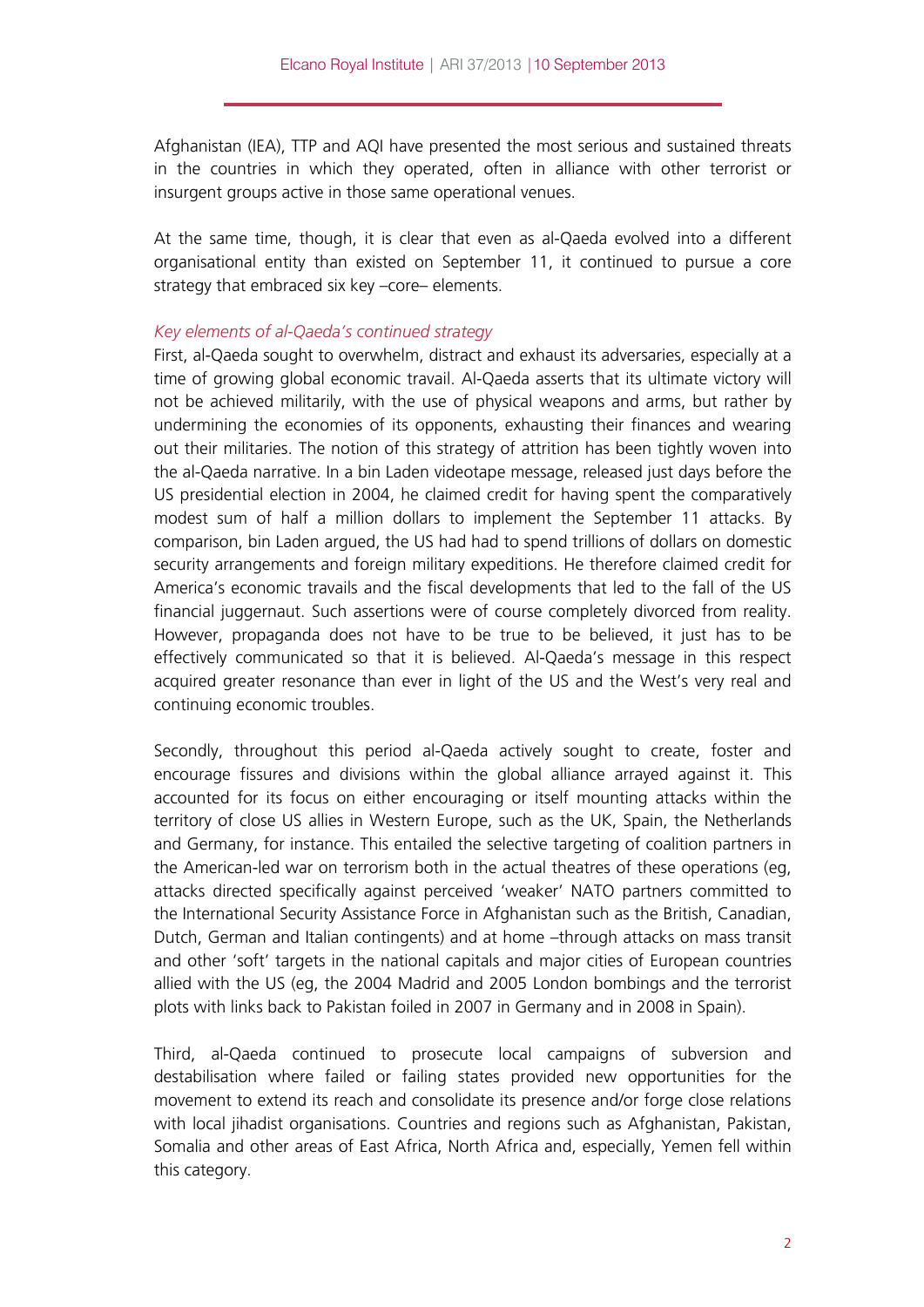Fourth, al-Qaeda also actively continued to provide guidance, assistance and other help to local affiliates and associated terrorist movements. This support enhanced local and regional terrorist attack capabilities and strengthened the resilience of these groups, thus presenting more formidable challenges to national and local police, military forces and intelligence agencies. Al-Qaeda thus actively worked behind the scenes in these theatres as a 'force multiplier' of indigenous terrorist capacity both in terms of kinetic as well as essential non-kinetic operations –including information operations, propaganda and psychological warfare–.

Fifth, al-Qaeda continued to seek out citizens or legal permanent residents of enemy countries, especially converts to Islam, who possessed 'clean' passports that could deploy for attacks in Western countries without necessarily arousing suspicion. In other words, persons whose birth names remained in their passports rather than their adopted religious name, were intended to provide al-Qaeda with the ultimate fifth column –individuals whose appearance and names would not arouse the same scrutiny from immigration officials, border security officers, national police and security and intelligence services that persons from Muslim countries with distinctly Muslim names might–.

Finally, al-Qaeda remained as opportunistic as it was instrumental. In this respect, while its leaders planned and encouraged international terrorist attacks, they also continued to monitor al-Qaeda's enemies' defences, identifying gaps and vulnerabilities that could be transformed into opportunities and quickly exploited for attack.

#### *Al-Qaeda's disquieting leader-led trajectory*

Osama bin Laden, al-Qaeda's co-founder and leader, is dead. Key lieutenants have similarly been eliminated. The fourfold increase in targeted assassinations undertaken since 2009 by the Obama Administration has killed some three dozen key al-Qaeda leaders in Pakistan, as well as over 200 fighters, thus setting the core organisation –in the words of a 2011 US State Department analysis– 'on a path of decline that will be difficult to reverse'.

Although one cannot deny the vast inroads made against Core al-Qaeda in recent years because of the developments described above, the al-Qaeda brand and ideology have proved themselves as resilient as they are attractive to hardcore militants and Salafist extremists around the globe. For more than a decade, too, the Core al-Qaeda command structure has consistently shown itself capable of adapting and adjusting to even the most consequential countermeasures directed against it, having, despite all the odds, survived for nearly a quarter of a century. In this respect, weakened though it currently is, the Core al-Qaeda organisation has astonishingly withstood arguably the greatest international onslaught directed against a terrorist organisation in history. The al-Qaeda organisation has thus lasted longer than the overwhelming majority of contemporary terrorist movements, thus suggesting that its final elimination may take years, if not decades, more to achieve.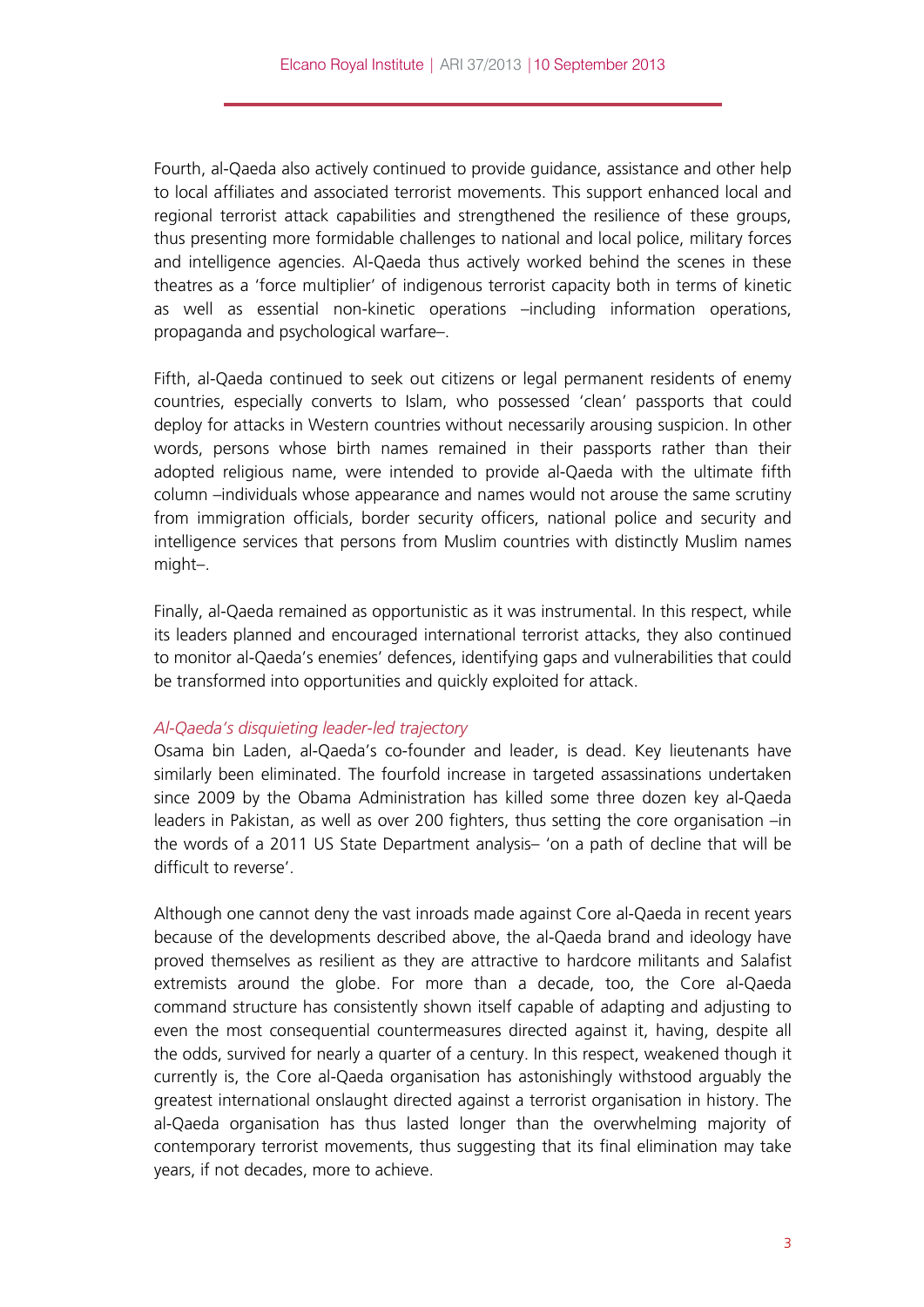The repercussions of the Arab Spring and the ongoing unrest and protracted civil war in Syria at the time of writing, have also endowed the al-Qaeda brand and, by extension, the core organisation, with a new relevance and status that, depending on the future course of events in both that country and the surrounding region, could potentially resuscitate its waning fortunes. The fact that the remnants of Core al-Qaeda remain entrenched in South Asia coupled with the planned withdrawal of US forces and ISAF troops from Afghanistan, further suggests that it may well regain the breathing space and cross-border physical sanctuary needed to promote and perhaps even ensure its continued existence.

Throughout its history, the oxygen that al-Qaeda ineluctably depended upon has been its possession of, or access to, physical sanctuaries and havens. In the turbulent wake of the Arab Spring and the political upheavals and instability that followed, al-Qaeda has the potential to transform the toeholds that it has established over the past few years in the Levant and perhaps in the Sinai and in North and West Africa into footholds –thus complementing its established outposts in Pakistan, Afghanistan, Yemen and Somalia-

Al-Qaeda's obituary has been written many times since the September 11 attacks, only to be proved to be premature. At the time, these views fit neatly with the prevailing consensus among government officials, academicians and pundits alike that al-Qaeda had ceased to exist as an organisational entity and had become nothing more than a hollow shell –an ideology without a command structure or the leadership to advance it– a leaderless entity of disparate individuals unconnected to any central authority. Bin Laden was also believed to be completely estranged from the movement he created, isolated from his fighters, sympathizers and supporters, and unable to exercise any meaningful role in the movement's operations and future trajectory. The threat, it was argued, had therefore become primarily a bottom-up and not a top down affair –to the extent that terrorist organisations themselves were regarded as anachronistic and the command and control functions that they had traditionally exercised were said to no longer matter–. Instead, it was argued, the real threat now came from self-radicalised, self-selected lone wolves or groups and not from actual, existing identifiable terrorist organisations.

Then, just to focus on the US case, the 2009 plot to stage simultaneous suicide attacks on the New York City subway system, to coincide with the eighth anniversary of the September 11 2001 attacks, came to light. The ringleader, an Afghan-born Green Card holder who lived in Queens named Najibullah Zazi, testified that both he and two fellow conspirators had been trained at an al-Qaeda camp in Pakistan. Three senior Core al-Qaeda commanders –the late Rashid Rauf and Saleh al Somali, who were respectively killed in US drone strikes in 2008 and 2009, together with Adnan al Shukrijumah– had overseen and directed the plot, which was also linked to two other ambitious sets of attacks planned for April 2009 in Manchester, England, and July 2010 in Scandinavia. Hence, the profoundly simplistic notions both that al-Qaeda had ceased to exist as an operational entity and the myth that the only terrorist threat that any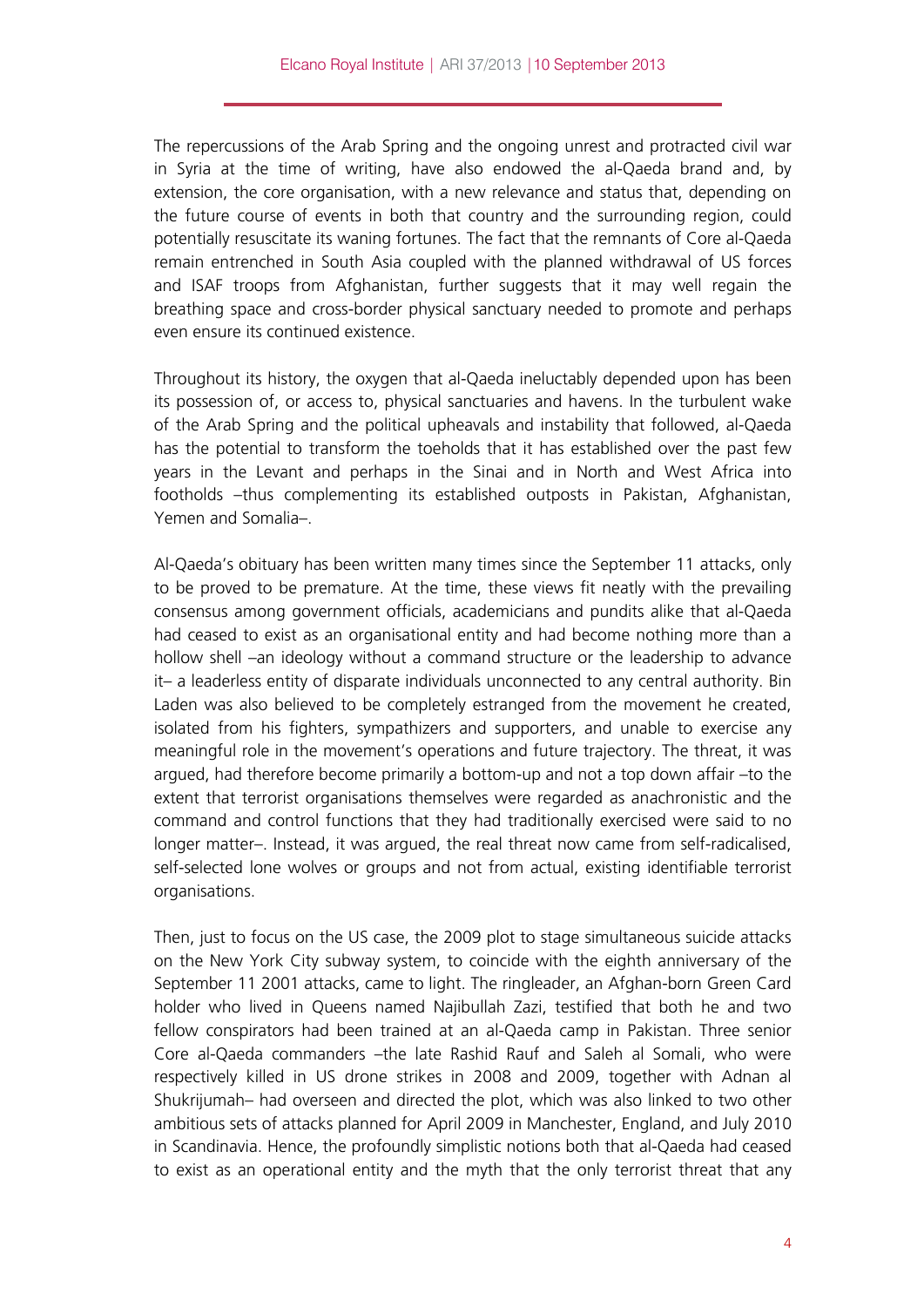longer mattered was that posed by self-radicalised, self-selected individuals were effectively shattered.

### *Osama bin Laden left behind a resilient movement*

The Core al-Qaeda has stubbornly survived despite predictions or the conventional wisdom to the contrary and has persisted not only in providing ideological justification and guidance to the broader jihadist movement but also in the actual direction and implementation of terrorist operations. Indeed, given that virtually every major terrorist attack or plot, for instance, against either the US or the UK, during the period between September 11 2001 and bin Laden's killing was known either to have emanated from Core al-Qaeda or from close allies and associates often acting on its behalf –at a time when it was claimed that Core al-Qaeda had ceased to exist- calls into question many of the assumptions and arguments that gained currency throughout that long decade.

In this respect, while bin Laden's death inflicted a crushing blow on al-Qaeda, it is still unclear that it has been a lethal one. He left behind a resilient movement with an ideology that remains compelling and a brand that is still attractive even if the organisation behind both has seriously weakened. Despite its systematic attrition as a result of the US drone campaign, for instance, al-Qaeda has nonetheless been expanding and consolidating its presence in new and far-flung locales, including North and West Africa and the Levant and Iraq in particular. Al-Qaeda has thus been able to demonstrate a remarkable ability to continue to replenish its ranks with new recruits and adherents, project a message that still finds an audience in disparate parts of the globe, however modest that audience may perhaps be, and articulate a strategy that continues to inform both the movement's and the core's operations and activities and that today is championed by bin Laden's successor, Al Zawahiri.

Since 2002 al-Qaeda has followed a path that has enabled it to survive by becoming a de-centralised global structure within a networked, transnational movement rather than the single monolithic entity that it once was. In the midst of the group's expulsion from, and defeat in, Afghanistan, Al Zawahiri charted a way forward –at a moment, it is worth recalling, and when everyone else believed it was on the brink of annihilation– . His treatise, published in the London-based Arabic language newspaper *al Sharq al Aswat* in December 2001, and titled *Knights Under the Prophet's Banner*, explained how 'small groups could frighten the Americans' and their allies. It equally presciently described how '[t]he jihad movement must patiently build its structure until it is well established. It must pool enough resources and supporters and devise enough plans to fight the battle at the time and arena that it chooses'. At the heart of this approach remained al-Qaeda's enduring strategy of conceptualising its struggle in terms of 'far' and 'near' enemies. The US, as well as other Western liberal democracies, of course, were the 'far enemy', whose defeat was a prerequisite to the elimination of the 'near enemy' –the corrupt, reprobate and authoritarian anti-Islamic regimes in the Middle East, Central Asia, South Asia and South-East Asia that could not otherwise remain in power without American and other Western support–. In light of the Arab Spring, that strategy has now assumed almost a hybrid character, whereby the movement by